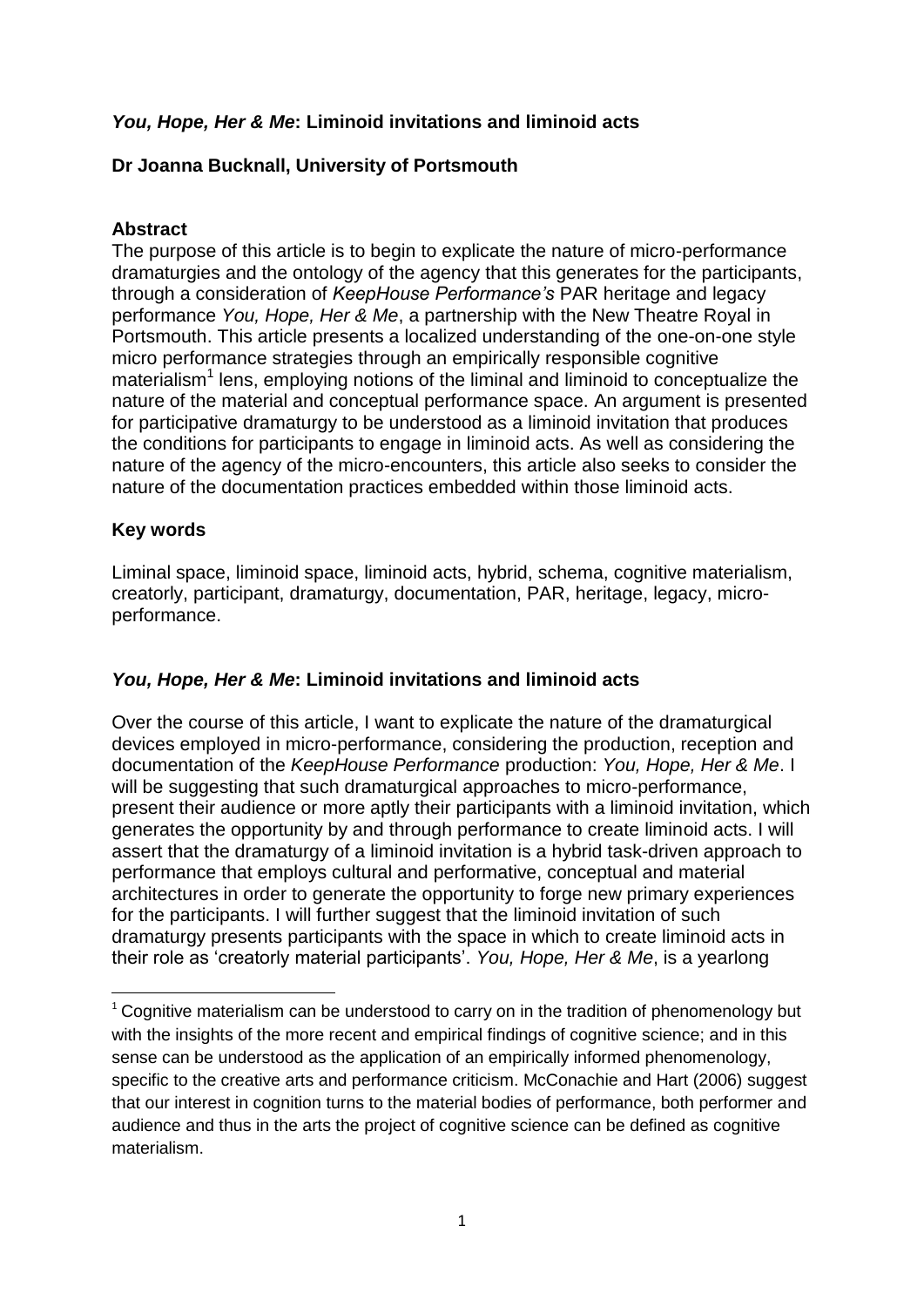micro-performance that seeks to document and perform the localized and specific heritage of the New Theatre Royal in Portsmouth, as it undergoes major development into a learning and teaching theatre. Because of this dimension to the practice concerned, I will also be considering the nature of the documentation practices that have been employed as part of the liminoid invitation of the live microencounter and suggesting ways in which they operate as a performative reenactment of the live event itself but also of the heritage of the specific site. Before I begin to explicate the nature of the production and reception of this microperformance event, I would like to spend a brief time outlining the nature of the project in order to contextualise the following analysis.

*KeepHouse Performance*, a PAR performance company, was founded in February 2011 by Dr Karen Savage and myself. *KeepHouse Performance* explores contemporary issues through interdisciplinary approaches. We record and document our processes in innovative and interactive ways. In February of this year (2013), *KeepHouse* began a yearlong project in collaboration with the New Theatre Royal (NTR) in Portsmouth, as part of the *Make Your Mark* rebuild project. *You, Hope, Her & Me* seeks to document and map the community's 'hopes' for the future of the theatre in light of its redevelopment with the University of Portsmouth, through a series of one-on-one and micro encounters. Karen and myself from *KeepHouse Performance* participated in this project through a collection of intimate, 15-minute, live, one-on-one-style encounters. The participants were invited to join us for tea. They could either come alone or with a friend. The live encounters were documented and mapped through digital media to produce further performances. Heritage artefacts will continue to perform the participants' 'hopes' for the duration of a year after the first encounter. The documentation of all aspects of the project will eventually be crafted into a quilted artefact – a material mapping of the 'hopes' of the theatre's community – that will be donated back to the NTR for display in the refurbished building. The one-on-one style micro-performance encounters themselves were designed as a performative way in which to gather, reflect and document the theatre community's 'hopes' for the future of the NTR. This project has resonance with Suzanne Lacy's 1987 project entitled: *The Crystal Quilt*, where 430 women over the age of 60 gathered at a live performance event to share their views on getting older. *Keep House's* heritage project seeks to document the performance of a group of peoples 'hopes' for the future in a similar manner to Lacy's project. Lacy suggests that, '*The Crystal Quilt* now exists in the form of a video, documentary, quilt, photographs and sound piece, combining the original elements of performance, activism and broadcast in an ambitious work that fuses social responsibility with the power of aesthetics', (Tate 2013). *You, Hope, Her & Me*, will operate in a similar manner, employing the documentation of the live oneon-one experiences of the audience to be continually performed in a variety of artefacts that generate a re-enactment of the performances of the individual participant's liminoid acts.

The dramaturgy of those encounters developed out of the following research question: how can we document, map, record, reflect and perform the community's hopes for the future of the NTR? In order to explore this question, the encounters were structured by a series of social rituals, performative tasks and rules**,** some of which were explicit to the participants and some of which were implicit to the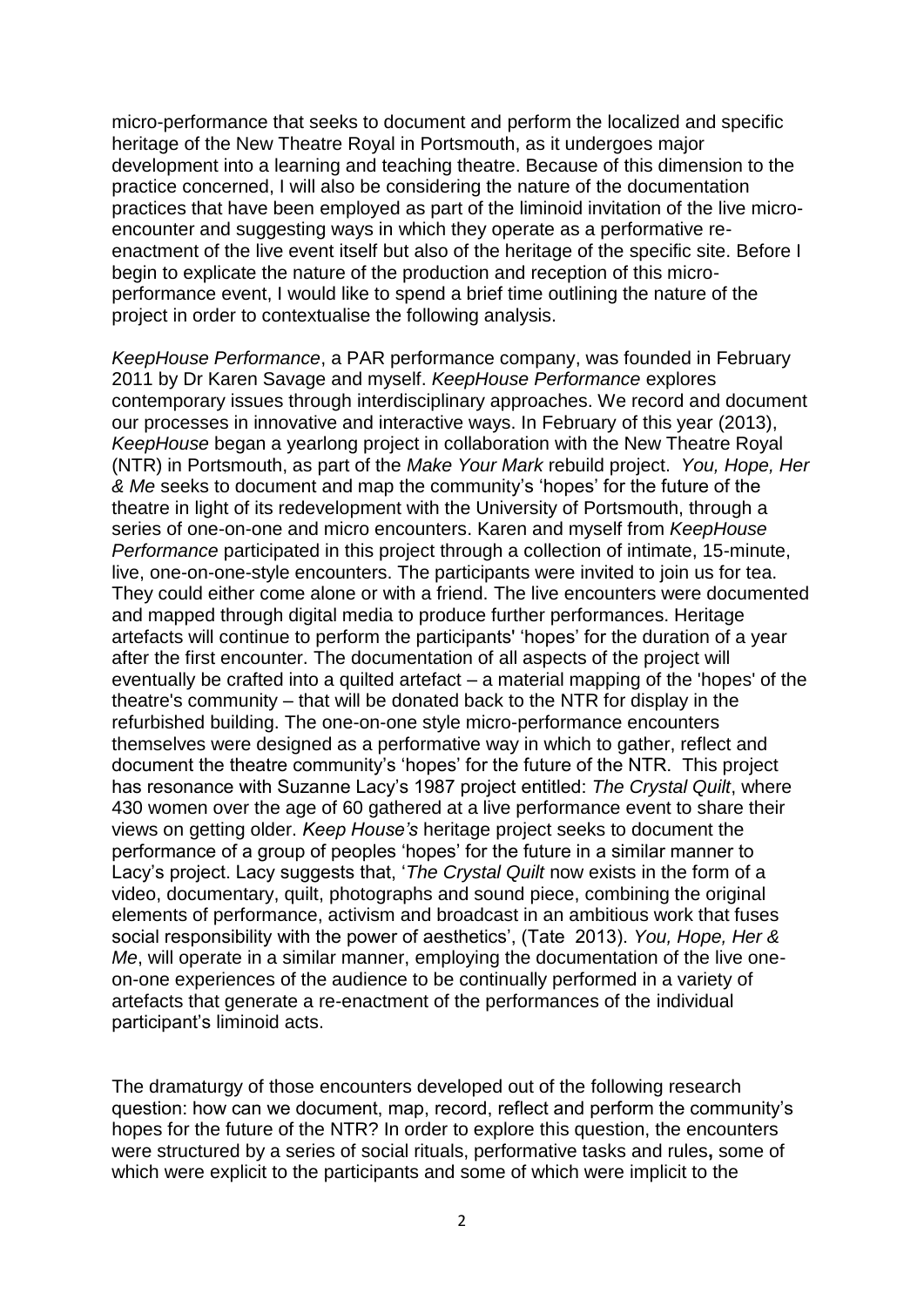architecture of the event. The task-based nature of the encounters' dramaturgy was constituted by blending together and exploring two different concepts**:** domestic Western social rituals of the sharing of tea and cake and the more contemporary phenomenon of sharing via social network sites and applications to perform community, legacy and heritage. I want to argue that it is these two aspects of the dramaturgy that are fundamental to generating the conditions for a liminoid invitation. Before I go on to unpack the ontology of those performative devices, I first want to explore the notions of liminal and liminoid, specifically my usage of it as a critical structure for understanding the nature of conceptual and material performance space.

### **Liminality**

The dramaturgy for this micro-performance relies on the construction of liminal space in order to make liminoid invitations. The liminal is a concept that has been adopted from the discipline of anthropology and adapted as a term most notably by Susan Broadhurst to articulate the radicalized potential of space within performance. Broadhurst suggests that it has grown out of slippages and hybrid forms of performance practice manifest on the edges and in betweens of performance.. She describes the liminal as 'hybrid performances' that 'share certain aesthetic features, such as innovation, interdeterminancy, marginality and an emphasis on the intersemiotic' (Broadhurst 1999: 1). Broadhurst's usage of the term is specifically constructed out of a reading of Victor Turner's study of the liminal (Turner 1969) as a 'marginalized space which holds the possibility of potential forms, structures, conjectures and desires' (Broadhurst 1999: 12). Turner suggests that '[l]iminality is a temporal interface whose properties partially invert those of the already consolidated order which constitutes any specific cultural "cosmos"' (Turner 1982: 41). Broadhurst asserts that the liminal is the space in between and describes forms of performance that push at the edges of what is possible. The potential of this space is therefore what she means when she discusses it in terms of radical or charged space. Baz Kershaw suggests that the polarising notion of radical that arises out of oppositional politics is problematized in the contemporary climate, he argues that with the scepticism towards 'grand' narratives and incredulity towards political process that the oppositional politics of the 1960's are thrown into relief:

The old binary oppositions between, for example, propaganda and art, or politics and aesthetics, or real and imaginary are deeply problematised. In a parallel vein the idea of the 'political' has been applied to a widening range of phenomena: now we have the politics of representation, the politics of the body, identity politics, sexual politics, cultural politics.

(Kershaw 1999: 63)

When the discourses that support those practices are considered within the context of the horrors and failures of the Twentieth Century they are rendered impotent as political gestures and processes. With the collapse of cultural hierarchies it suggests that it is no longer feasible or credible for politics to remain a separate discourse, distinct from other social, cultural and even personal discourse. Radical within this context draws attention to the politics of the personal, a localised axis of constructed discourse and instead represents an experiential possibility. Abrahams suggests that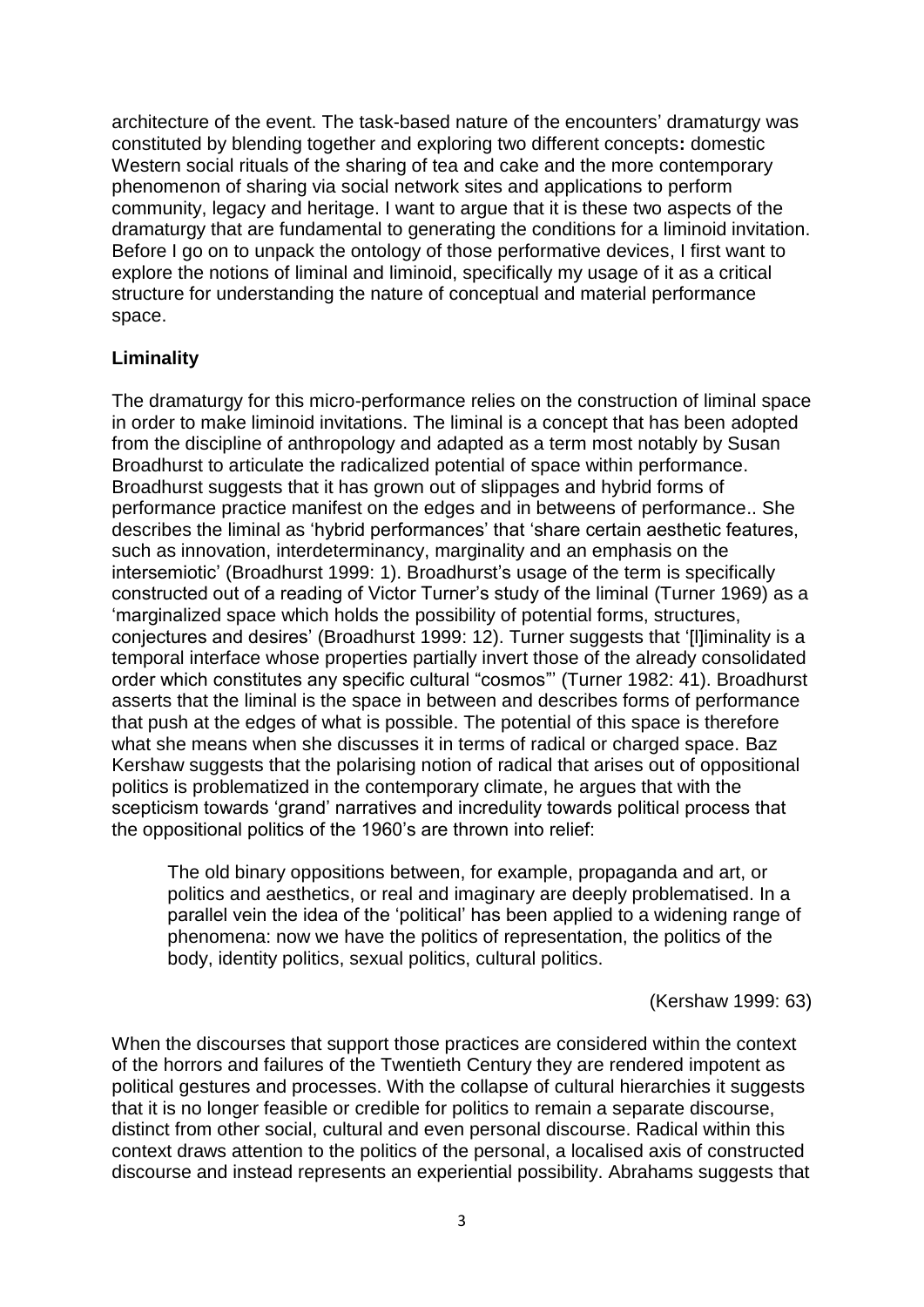by placing emphasis on experience, you underscore expressions as a unit of *action*. It is these *actions* that have the potential for social change and social reflection because of the dialectical nature of the model. Abrahams writes that:

Experience underscores the ongoing-ness of life and the open character of ongoing actions, yet it also encourages us to see actions as units of behaviour that can be separated from the rest of the action and talked about later. It is a term of connections because it encourages us to discuss life in terms of how present activities of even the most threatening sort may be drawn on and replayed in some form in the future: 'experience is the best teacher', 'live and learn', and all that.

#### (Abrahams in Turner and Bruner 1986: 49)

 Abrahams suggests that to realise ourselves as individuals and draw meaning from expression and ensuing action, we are reliant upon our context and the experience of others for meaning and validation. That, in seeking our identity as individuals we search for 'typicality'. Broadhurst's hybridised liminal space can be understood as radical because it de-doxifies the very nature of action through the performative lens that it generates.

The liminal then, in terms of one-on-one micro performance dramaturgy, can be understood as practices that sit at the edge of possibilities and between the boundaries of forms and disciplines. It would appear that because of the space that the liminal creates and occupies, it is charged with a radical potential. I do not use 'radical' in a traditional political sense but radical as a feeling of being on the very cusp of a change, the edge of a shift. I understand the liminal with regards to micro performance as a radically charged space with a sense of possibilities. This understanding of the radical is also the starting point for a shift in the audience's role and I want to suggest offers a springboard from which we can start to understand and unfold the ways in which a liminoid invitation is made possible.

Victor Turner suggests that the term liminoid refers to experiences that happen within liminal space but instead of being phenomena connected to social or religious ritual, it happens within the circumstances of play. The liminoid is forged out of 'play' scenarios that sit outside of societal rituals or practices and are therefore entered into as 'optional'. It is this optionality in analogous contexts that forges the conditions of the liminoid and ultimately, as I will go on to demonstrate, liminoid acts. I want to suggest that those liminoid invitations are an invitation to play; an attempt to engage the particiapnts in the act of making performance, performing and witnessingsimultaneously. I will suggest that a liminoid invitation engages the participating individuals in 'shallow play'. Turner suggests that play is a

Liminoid mode, essentially interstitial, betwixt-and-between all standard taxonomic nodes […]. Play is neither ritual action or meditation, nor is it merely vegetative, nor is it just 'having fun'; it also has a good deal of ergotropic and agonistic aggressivity in its odd-jobbing, bricolage style.

(Turner 1986: 31)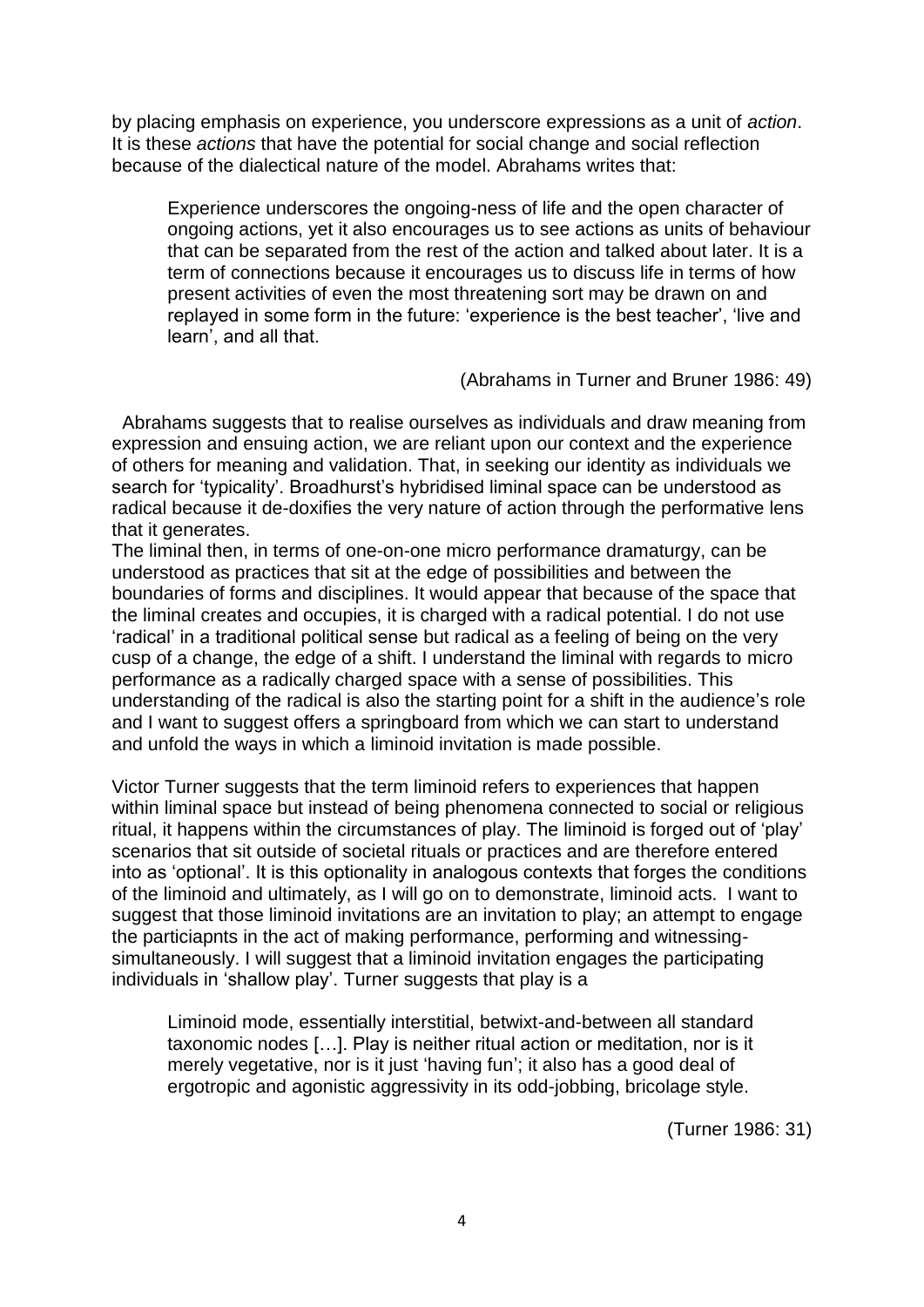I want to suggest that the offer to play is the offer to commit liminoid acts. Turner suggests that 'shallow play' is inherently *liminoid* rather than liminal. Lori Shyba supports Turners position and suggests that '[p]eople play with elements of the familiar and defamiliarize them, thereby giving rise to anomalous novelties of collected liminoid phenomena that, among other things, generate chance social engagement' (Shyba 2007:2). The 'ludic' structure of micro-performance dramaturgies invites the participants to engage in 'shallow play' with the performers as equals in the games, tasks and rules. The invitation is to play, but once accepted, it has the potential to become an individualised liminoid act. It would be fair then to suggest that for a liminoid invitation to be offered it must be done so within a liminal space. I would now like to move on and discuss the ways in which *You, Hope, Her & Me* sets up a liminal space in order to present a liminoid invitation.

### *Social schemas & liminal hybrid space*



Figure 1: Invitation to the performance that was circulated for the  $20<sup>th</sup>$  February performance of *You, Hope, Her & Me* at the New Theatre Royal.

The liminal space of the performance starts to be constructed before the participants even enter the material space of the live event itself. The invitation sets up and introduces the hybrid nature of the performance space; it marks out the event as performative, due to the venue being a theatre, so 'other' to that of the everyday, but at the same times serves explicitly as an invitation to come for tea. It is the blending of the performative and the social ritual of 'taking tea' that creates the material and conceptual architecture of the liminal performance space. Karen and I were concerned with developing a dramaturgy of performance that created the conditions for the participants to be empowered with the agency to perform their 'hopes' for the future of the NTR. Liminal space provides an architecture that ensures the active agency of the participant and ensures that the role of spectator is eradicated from the dramaturgy. Jaques Rancière also recognises the problematic nature of the traditional role of the spectator in art: '[t]o be a spectator is to be separated from both the capacity to know and the power to act', (Rancière 2009: 2). The invitation draws attention to that hybrid architecture and also indicates the nature of the individuals anticipated shift in role from spectator to participant because of the explicit invitation to 'chat'. Claire Bishop suggests that there are two approaches to participatory art which persistently govern the varied and multiple practices: one approach seems to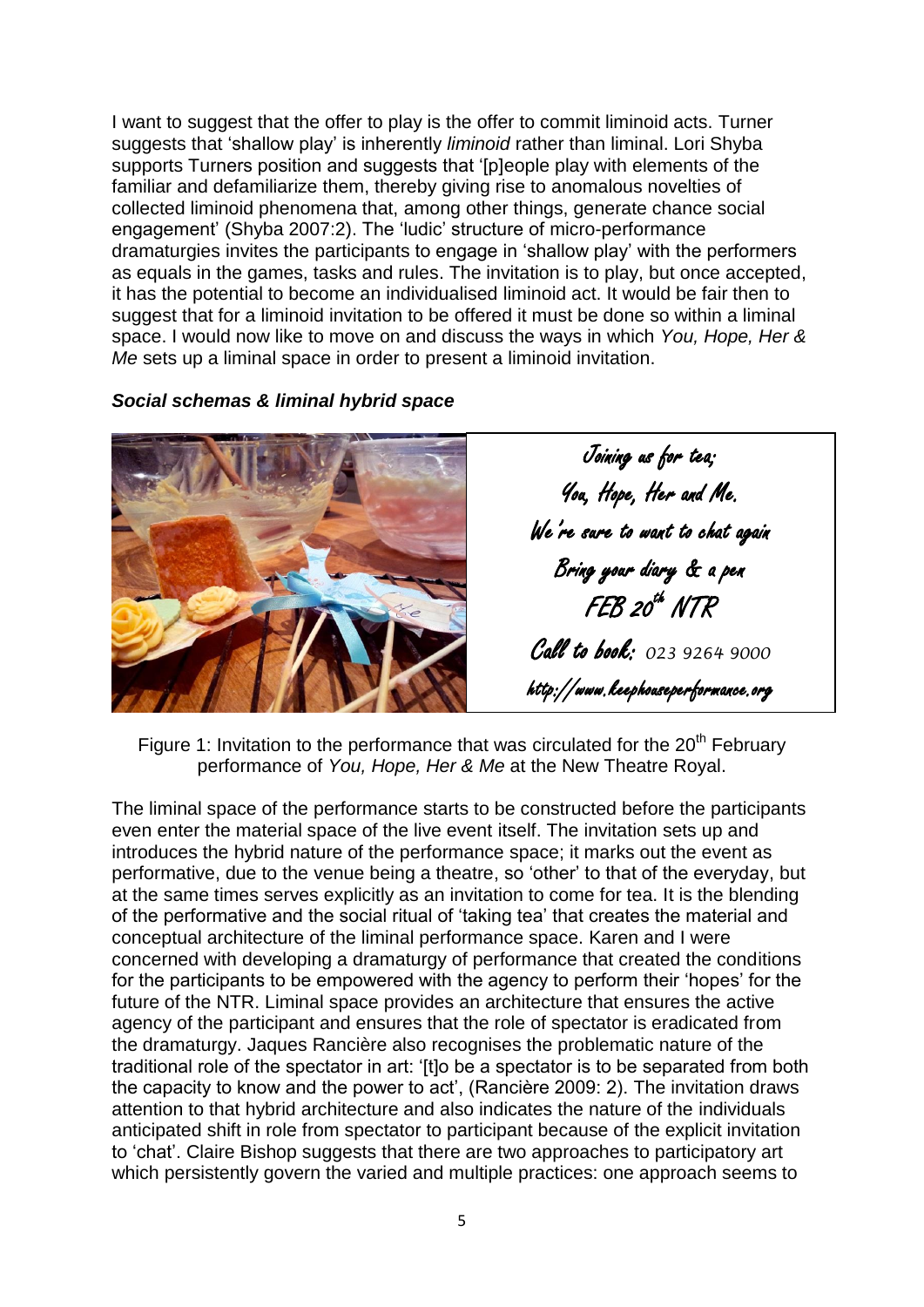be when the artist creates a participatory situation/event in which to engage the viewer, that makes the work manifest through this engagement. She suggests that this approach to participation in the production of works of art demonstrate that the notion of political commitment is intrinsically linked to the production of participatory art; whether the artist remains visible or disappears into the collective manifestation of the group. In this way, she is suggesting that the intention of participatory art is to question and problematise the usual processes of art production but more so to interrogate and undermine the traditional social and cultural processes that appropriate the reception and consumption of art: '[t]hese three concerns-activation; authorship; community-are the most frequently cited motivations for almost all artistic attempts to encourage participation in art since the 1960's', (Bishop 2006: 12). This blending of the performative and social ritual is then manifest during the live event itself. The event is framed as a performance and so demarcated as such from the everyday by that designation and of course by the venue. Nevertheless, the social dimension of the structure of space is loosely based upon the British social ritual of afternoon tea. We set up a café style environment in the stall bar of the theatre and as such the event relies upon the individual participant recognising the social dimensions of the space and the ritual behaviours that it suggests, as well as the location of that social space within the performative space of the theatre.



Figure 2 & Figure 3: The performance space within the stalls bar.

The construction of the performances' hybrid spaces relies on the individual's cognitive architecture, in the form of shared schema to recognise the explicit and implicit facets of the spaces. The use of familiar codes and conventions, albeit fragmented and provisional, relies on the ways, in which the mind/brain receives and processes information, in order to draw attention to that process (and to disrupt it). The new social hybrid space is reliant upon the process of schema for the participant to recognise the disparate elements that constitute the space but does not allow for a fixed reading or understanding of the hybrid space as a whole. It is familiar enough to be recognised and create a sense of comfort but is disrupted enough by the context of performance to create a liminal space that sits between the two associated architectures at play in the construction of the space. The bricolage of social and performative codes draws attention to the embodied construction of experience and the very nature of how schema marshals our being in the world. The hybrid site assumes that the participants will share enough familiar schemas to recognise those elements, but at the same time refuses to fully bring them into being, disrupting them and creating the opportunity for new practices and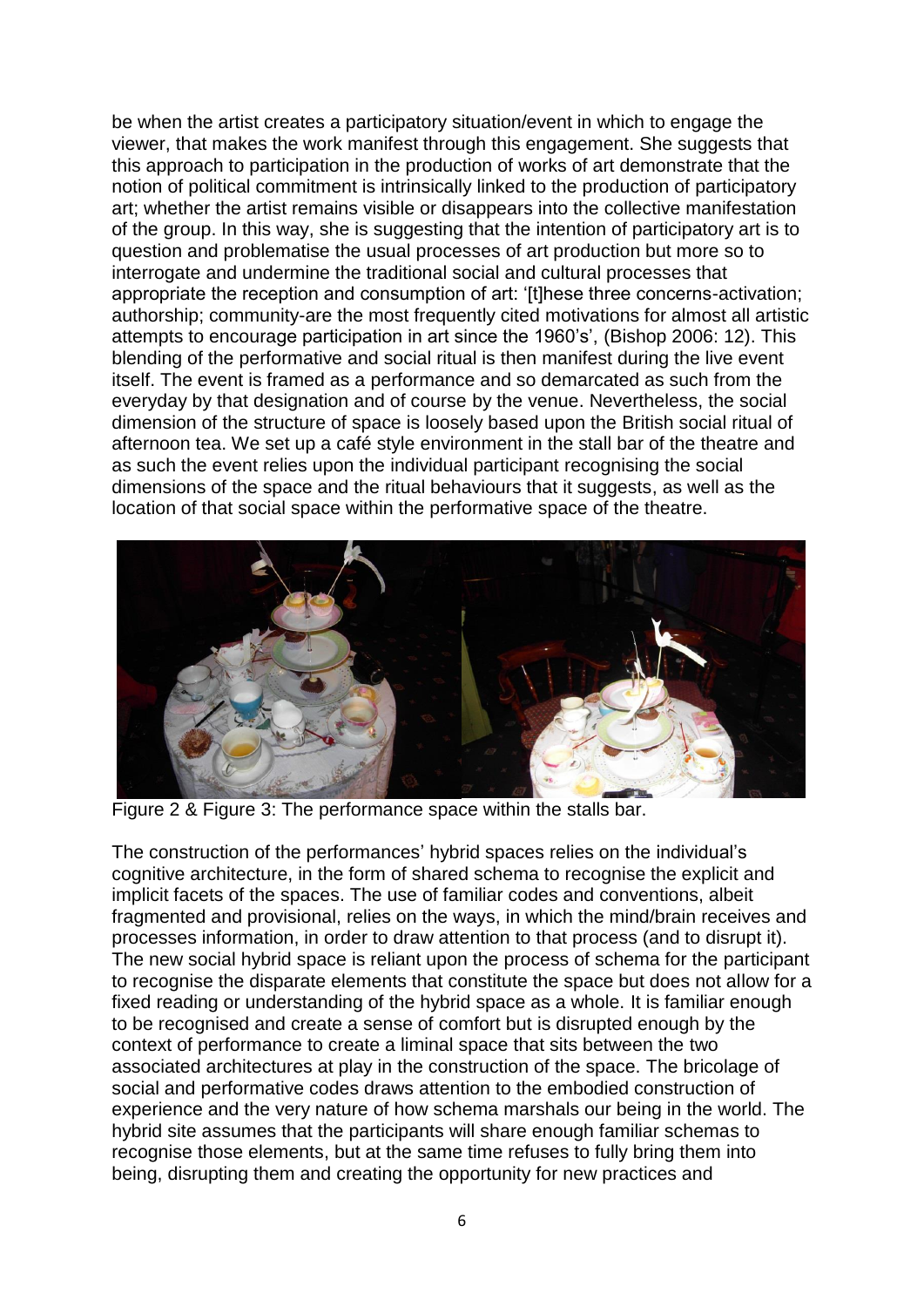understandings to be forged between the individuals present. Despite the familiar aspects of the hybrid space, it presents a provisional space that is in constant flux, shifting by and through the participant's engagement with, and in, that particular space. The space relies on the individual participants and performers to produce the space but in such a way as to be conscious of that activity, the constituent parts, as well as the holes, gaps and slippages that the liminality of the space presents. Each individual has to negotiate the material space, marshalled only by their own personal experience and understanding of that space at any given moment. The first time that the participants enter the space they are not given any explicit instructions but they have to make their own decisions about how to 'be' in that space according to their own understanding of the architecture of the space. The *material* spatial configuration of the event is the first thing that the participants encounter and thus relies on them recognising the culturally specific connotations of the space in order for them to decide how to negotiate their presence in that space. It has to be noted that this initial understanding of the space is constantly problematized and shifted by and through the events that unfold in that space during the duration of the 15-minute encounter.

Green (1996) suggests that the biological level of cognitive architecture describes the nature of brain function and investigates the physiological ways in which we perceive and process sensimori stimuli; in other words, how our bodies register 'being' in the world. The cognitive level describes the affective systems that produce behaviour; the process of assessing the meaning of sensimori stimuli. We can therefore understand sensimori stimuli as the various ways in which the world or that which is 'other' to the body interacts with our material flesh in the world. Schemas are the cognitive process that help the individual to perceive the sensimori stimuli of the space that they encounter and enables them to reach an – albeit provisional – understanding of that space and thus intelligent action as a response to that environment:

The *content* of the cognitive schemas consists of rules, beliefs, and memories that mould the flow of information into cognitive *products*: interpretation, predictions, and images. The initial cognitive *process* is generally outside of awareness but the products frequently proceed into awareness.

(Salkovskis 1996: 20-1)

The space of the performance presents certain features that are assumed to be shared and familiar cultural codes. This allows the participant to enter that space and negotiate it according to previous experience and knowledge, although this process is disrupted and problematized by and through their continuing intelligent action within that space:

A schema is a generic concept stored in memory, referring to objects, situations, events, or people. It is a collection of knowledge related to a concept, not a dictionary definition; a schema describes what is usually the case, not necessarily true.

(Larson 1985: 51)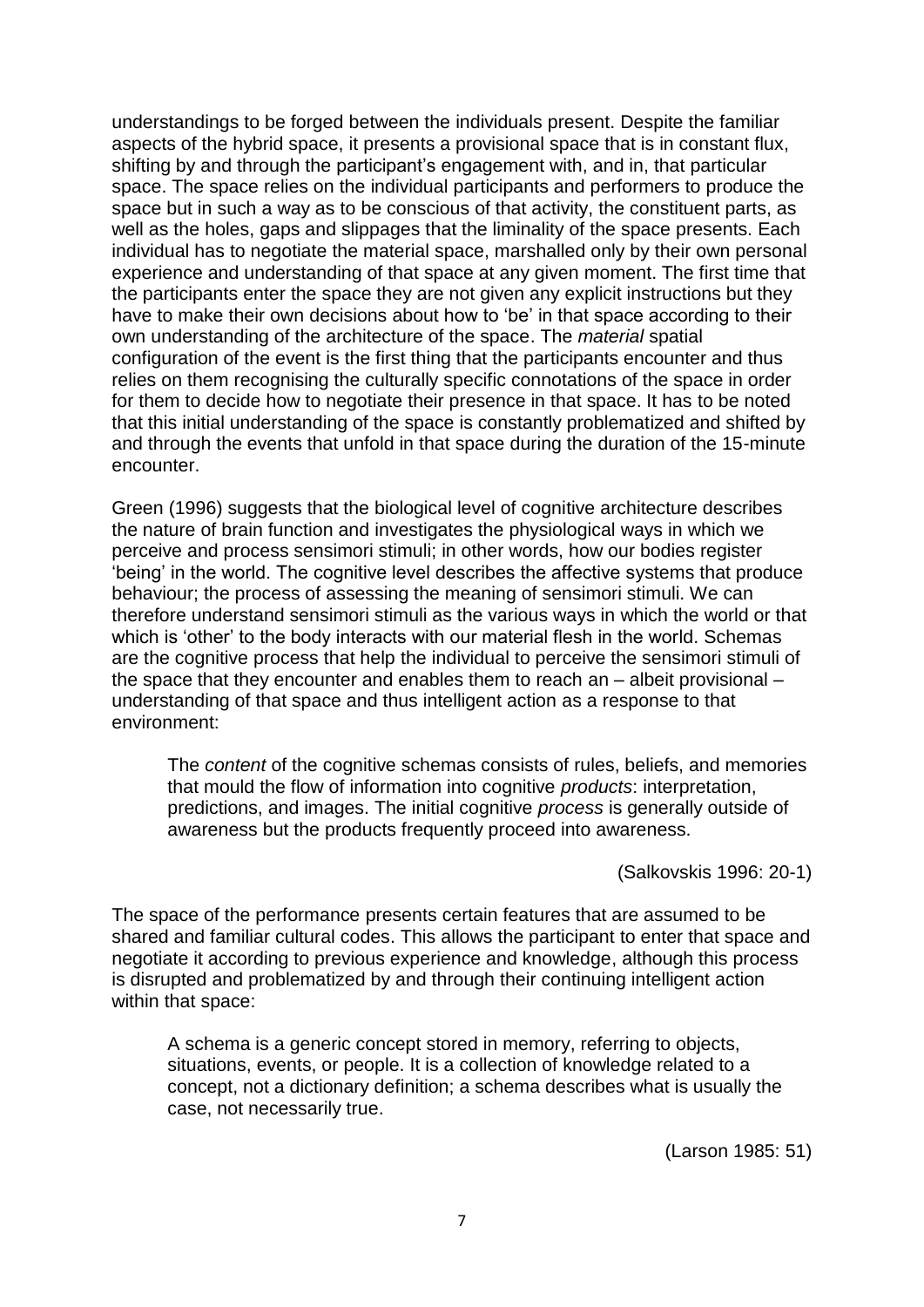The participants enter into the hybrid liminal spaces as guests; they enter the space for the first time, they form their opinion and ensuing intelligent action through schema based upon the material stimuli that the space presents. However, the form and structure of the performance were designed to resist a fixed or singular experience or understanding of the space. The participants' initial response to that space, will most likely not be singular or final. The spaces are familiar enough for the elements to be recognisable and for some understanding to be reached through schema. Nevertheless, the form and structure of the performance and the hybridisation of the space between life praxis and performative codes re-configured the spaces in a constant flux in such a way as to render a complete comprehension through schema problematic at best:

To understand the world, a person attempts to 'match' what he [or she] is experiencing to past incidents stored in memory; in other words, he [or she] searches until he [she] has found a schema that summon as or categorises one or more similar stimulus configurations in the past. This 'matching' process requires analogical reasoning, since every stimulus configuration has unique features.

(Larson 1985: 52)

The space of the performance leaves holes, gaps and slippages that cannot be fully understood through existing schema and thus presents the opportunity for new experiences and new schema to be developed. Although Cognitive Science argues that schema is a universal cognitive architectural process of human mind / brains, the very 'stuff' that informs those processes is distinctly subjective and highly personal; '[t]he attempt to fit on-going experience into a priori patterns may introduce biases and distortion into our understanding of the world. Psychologists use the term assimilation to refer to the adaptation of incoming information to fit preconceived schema' (Larson 1985: 53).

The knowledge and information that the process of schema draws on is different for each individual. However, the schema that both of these productions rely on are cultural: a shared knowledge of certain codes and conventions. There are certain aspects of the space that the performances rely on as widely recognised codes that the majority of the participants will have access to through culturally specific schema. However, after the initial interaction with the space, the performance works to generate the possibility for individuals to commit acts that defy existing schema. The recognisable aspects of the space assume certain shared previous experiences and knowledge that can be accessed through schema; 'cultural schemas are built up through many encounters with similar events or information in one's own culture. Once a cultural schema is developed, information tends to be processed through this schema' (Gudykunst 2005: 410). When the participants enter the space and chose to remain there, they become responsible for producing the social space of the event itself. Whether they choose to *play* with the performers or watch, drink, eat and chat, they take up a position that is responsible for bringing the social event into being. I want to suggest that this hybrid liminal space was essential for creating the conditions under which the participants could engage in *shallow play* and feel comfortable with sharing and performing their 'hopes' with us. As Turner explains: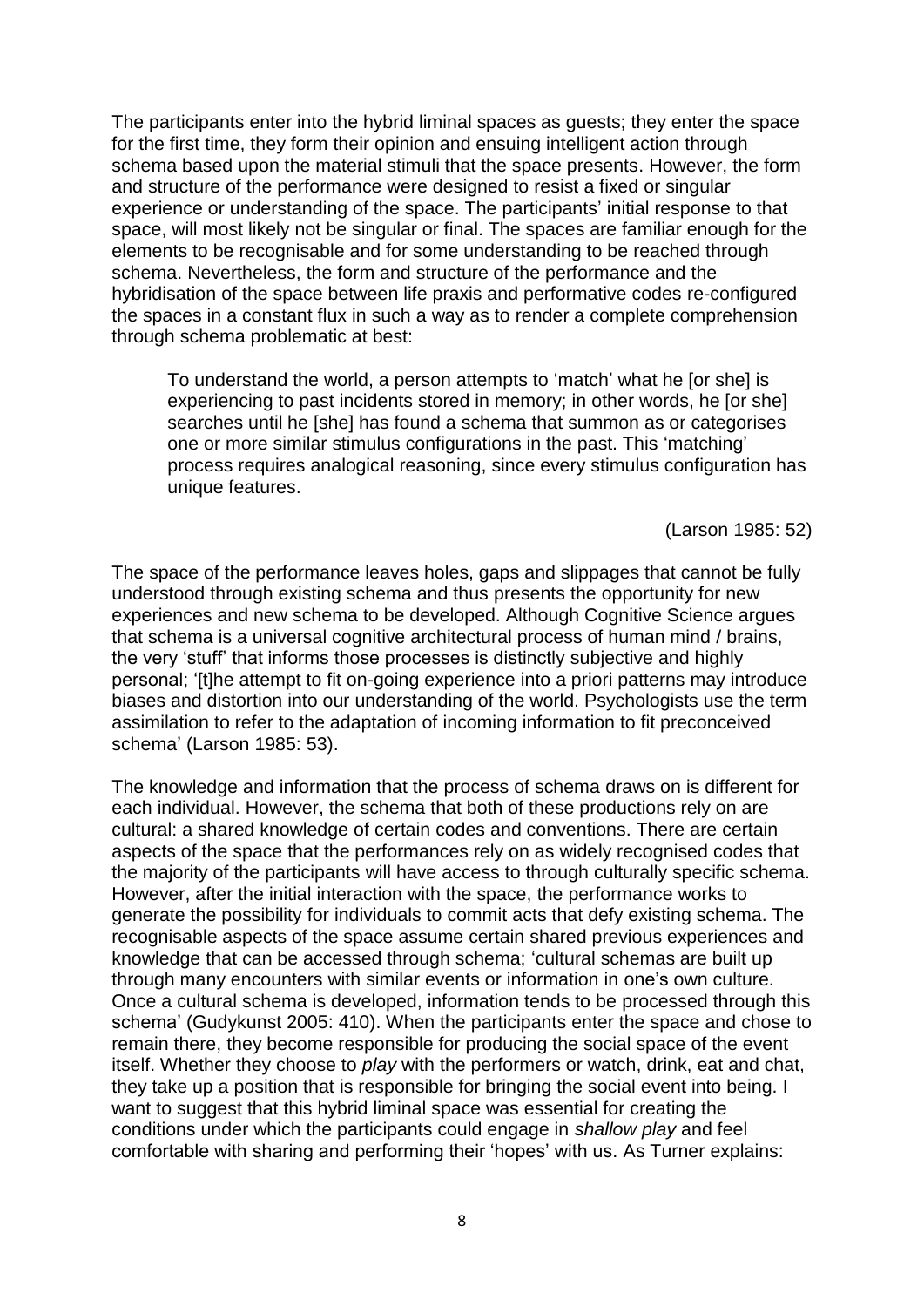The distinction between 'subjective' and 'objective' may itself be partly an artefact of the sundering of work and pay. For 'work' is held to be the realm of the rational adaption of means to ends, of 'objectivity', while 'play' is thought of as divorced from this essentially 'objective' realm, and, in so far as it is inverse, it is 'subjective', free from external constraints, where any and every combination of variable can be 'played' with.

(Turner 1982: 34)

To *play* is to imagine, to confess, to try out, to pretend, but ultimately to create. The invitation to play is an invitation for the individual participant to take responsibility for the devising and performance of the performance itself. It must be noted that, although the conditions for liminoid play or *liminoid acts* are highly specific, I do not wish to make the 'leisure' versus 'work' distinction of Western culture, because I am no longer convinced by this dichotomy. However, Turner precisely articulates these conditions:

'Leisure', then, presupposes 'work': it is non-work, even an anti-work phase in the life of a person who also works. If we are to indulge in terminological neophily, we might call it *anergic* as against *ergic*. Leisure arises, says Dumazedier, under two conditions. First, society ceases to govern its activities by means of common ritual obligations: some activities, including work and leisure, become, at least in theory, *subject to individual choice*. Secondly, work by which a person earns his or her living is 'set apart from his other activities: its limits are no longer "natural" but arbitrary-indeed, it is organised in so definite a fashion that it can be easily separated, both in theory and in practice, from his free time'. It is only in the social life of industrial civilisations that we find these necessary conditions.

(Turner 1982: 36)

The hybrid space of *You, Hope, Her & Me*, is an open space; with enough familiar elements for the guests to gain a provisional understanding of the nature of the space and how to negotiate it but also a space that leaves enough gaps, holes and slippages so that the participants have to engage *creatively* with the construction of the space as a social sphere. The guests do not simply 'complete' the space, they have to keep re-imagining and re-negotiating the space and their relationship to it through their own interaction with the space, the other guests and the activities that the structure and form present. Rancière acknowledges the slippage of this hybridised space as a re-framing, 'of the relation between bodies, the world they live in and the way in which they are "equipped" to adapt to it. It is a multiplicity of folds and gaps in common experience that change the cartography of the perceptible, the thinkable and the feasible', (Rancière 2009: 72) The participants may enter the space as guests but I want to suggest that they are invited to commit *liminoid acts* as a communal event that have the potential to transform the role of the guest into the role of the *'material creatorly participant'*.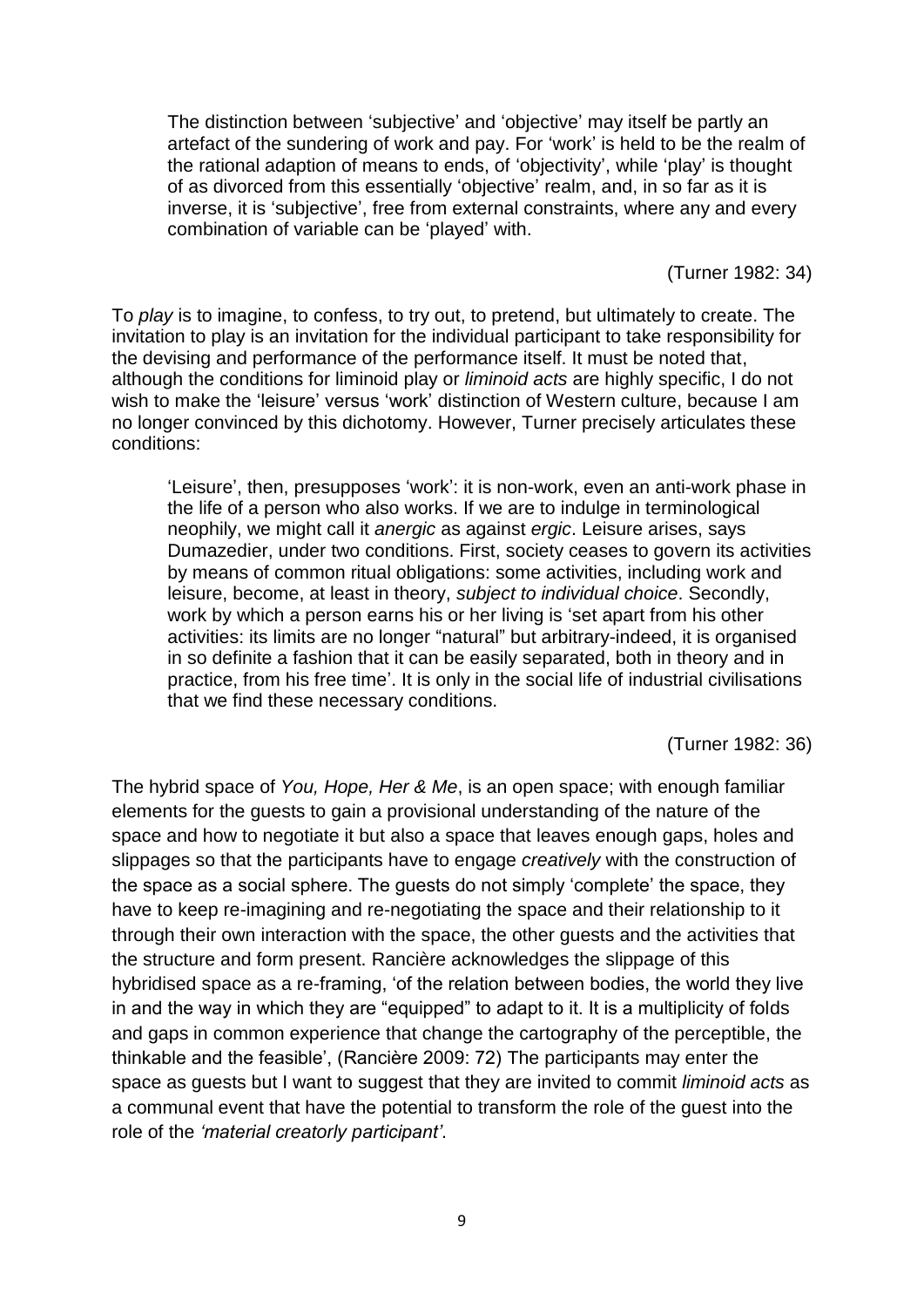### *Anyone for Tea & Cake?*

Karen and I employed two main task-based elements of dramaturgy to engage the participants in *shallow play* with the intention of documenting, reflecting and performing their 'hopes': 'hope birds' and diaries.



Figure 3 & Fig. 4: 'Hope Birds'

The 'hope birds' were a device employed as a stimulus to engage the participants in the performance, documentation and sharing of their hopes for the future of the NTR.

*Her: this is her (Me gesticulates towards Her) Me: this is me (Her gesticulates towards Me) Both: would you like a cup of tea?*

Once we welcomed the participants into the hybrid liminal space of the encounter, they were offered a seat and some tea (always green for Her and black for Me). Once we had engaged the participants in a 'chat' about the theatre in general and shared our own hopes, the participants were asked to choose a 'hope bird' and to record their own hope for the future of the NTR. They could then choose a cupcake to plant their 'hope bird' into. Once the participants had planted their own hope into a cupcake, they were offered a cake to eat that already had the hope of another participant planted into it. We asked them to share the hope that they had planted in their cake before consuming the cake. The final aspect of the 'hope bird' structure was to plant the hope of another into a larger cake that represented the theatre itself.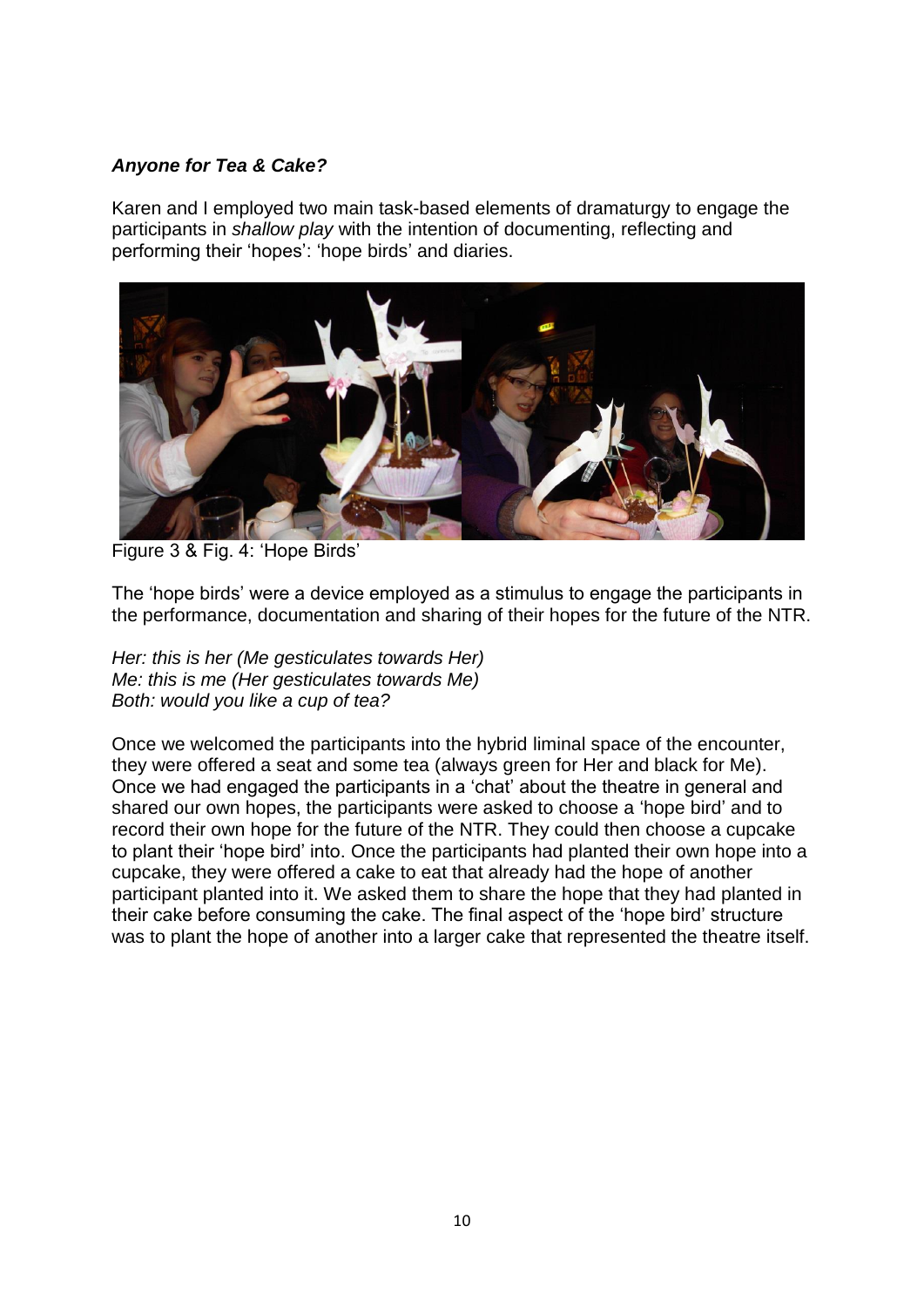

Figure 5: The NTR 'Hope' Cake

The invitation to 'chat' about their relationship with the theatre and their hopes for its future, engages the individuals in an act that should have been familiar; chatting over tea and cakes is often a ritual associated with 'sharing'. Although each individual will have different experience and knowledge foundations that the schema will draw upon:

Schema remain relatively stable because, once formed, a schema acts like a pair of tinted glasses. For example, the person who believes that people are completely unstable and unreliable sources of support and connection is likely to have an orientating mode that 'sniffs out' any hint of abandonment.

(Fall, Holden et al. 2004: 307)

In employing this kind of informal social ritual, we were assuming certain shared cultural schema. Although the scenario of drinking tea and eating cake might have been a familiar one that provided a recognisable structure, the hybrid liminality of the performance space disrupted that ritual enough to generate the conditions for shallow play; '[i]n this space attributes of objective reality are combined with attributes of imagination leading to the creation of a transitional reality in which one can experiment with different ways of relating to the external world' (Van Leeuwen and Westwood 2008: 154). Geertz describes such instances of play as 'ludus' or 'ludic': a situation set outside of the everyday as a leisure or entertainment activity. Although the performance employs everyday life praxis, it is due to the performative context that the event is highlighted as something separate from the everyday. The participants can experiment and reflect upon their relationship to the theatre, whilst in liminal proximity to the theatre and of course the ritual of sharing itself. This suspension of cultural and societal norms generates the possibility for new insights and understandings to be forged but without serious consequence in life praxis for the individual. 'Shallow play' situations give permission for its participants to imagine and create alternatives and possibilities outside of the accepted cultural/societal norms. The invitation to share a 'hope' via a 'hope bird' is a liminoid one. The 'hope bird' is essentially an invitation to the individual to commit an act. The participants, Karen and I all work together to play, imagine and create through the act of sharing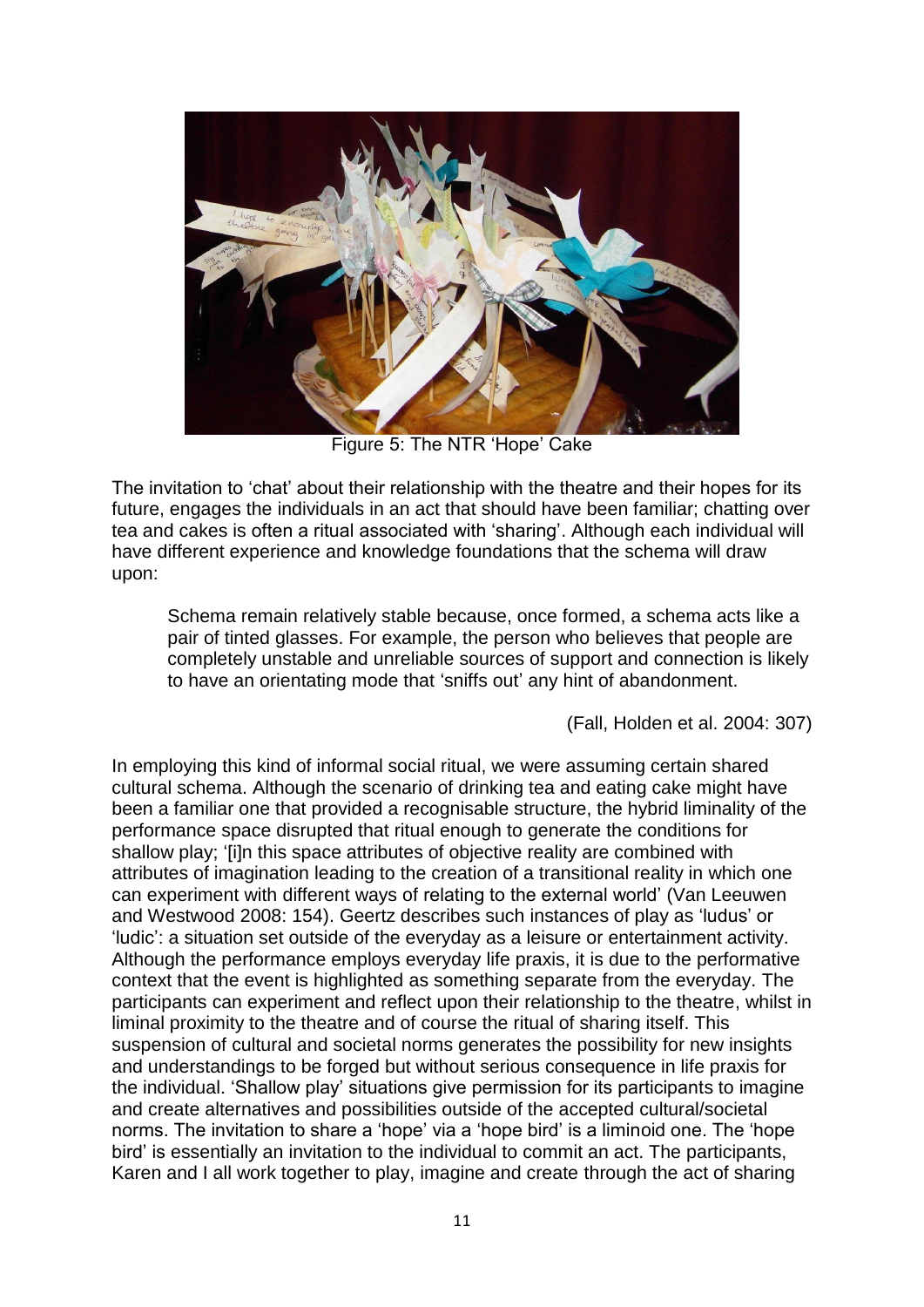our own hopes both through discussion and via the 'hope birds'. The 'hope birds' not only present an invitation but they also document the performance of the participants at the same moment as *being* the performance itself. In this way they might be understood to function in two ways: first, as performative documentation – for they are produced in the event and then beyond this – and second, as a performative reenactment – as they become an artefact of the performance. I will unpack this in more depth at a later stage in the article.

# *Bring Your Diary & a Pen; we're sure to want to chat again!*

The second major device that we employed to create a liminoid invitation was the booking of a future appointment. While each of the participants enjoyed their chosen cupcake, Karen and I discussed the importance of dates in relation to the significant dates for the development of the NTR (the day of the first set of encounter being the date that marked the start of the development of the project). We both discussed the role of our diaries in our lives and our own involvement with the future of the NTR. We then asked the participants to tell us about their own diaries and their significance to them. We drew the encounter to a close by asking the participants to book a meeting with us for the following year on the same date, in the newly developed NTR – whatever form it might have at that point. This task was designed to engage each participant in an imagining of the future NTR in relation to their own hopes; a liminoid invitation to create, to imagine and to propose possible futures. The device of a liminoid invitation such as this is not imagined in the way that *Happenings* privileged new primary experience, but as consciously playful and reflexive *construction of* possible futures. The liminoid invitation to play with the notions of possible futures is the performance device employed to generate those potentialities, but, in doing so, also documents them.



Figure 6: Karen and her diary Figure 7: Guests & their diary

The 'rules of engagement', such as the 'hope birds' and the booking of a future meeting, form the structure of the work, but these become manifest as a series of individual *acts* through the undertaking of tasks themselves. The games and tasks are what constitute the form and thereby the ensuing *acts* that generate the actual performance itself. The rules and activities were indeed predetermined by the makers, Karen and I, but the ways in which they materially took form was entirely provisional on the participant's interaction. We may have decided *what* it is we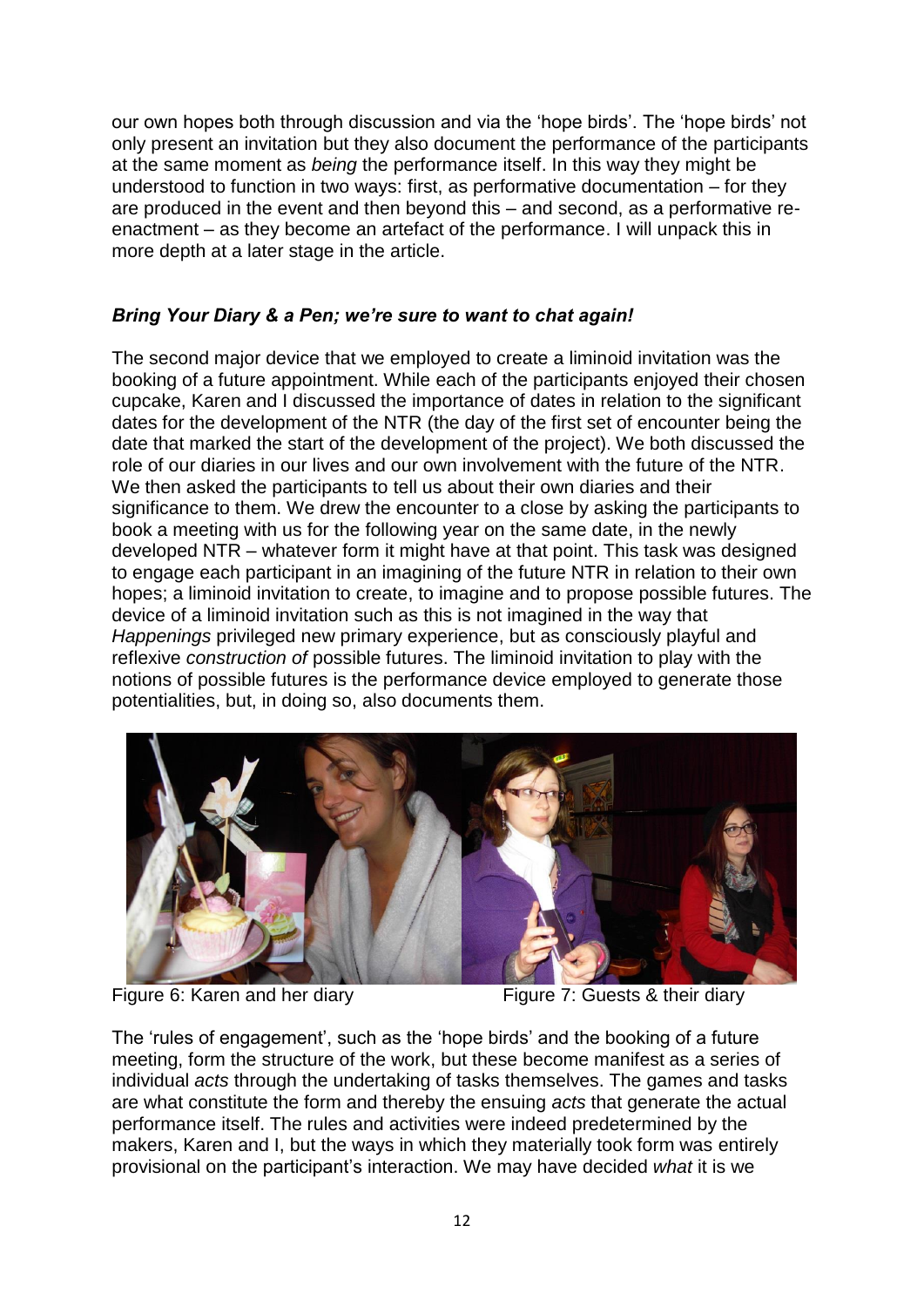wanted to play with, but each participant decided *how* that came into being. The tasks and rules created the dynamic of the performances. They provided the performance material which influenced the pace, tension and dynamics and which where particular to each and every performance. The form of these encounters is a pregnant scenario, but in order to become borne, it requires the participant to accept the invitation to *play* and to commit liminoid acts.

## *Liminoid Acts*

The *liminoid acts* that the various tasks produce shape and bring into being the performance event itself. Each participant's bringing into being of the performance in collaboration with the performers is an *act* in real time; it is a material act. Their participation materially affects the other participants, including the performers' experience of the encounter. When the participants take up the invitation to play, they take up the creative responsibility for the performance in a *material* way. Accepting the invitation to play is accepting creative responsibility. When the participants offer a hope, sharing their notions of a future NTR, they are engaged in 'shallow play', each imagining a possible future or the sharing an anecdote presents a liminoid act. Upon entering the hybrid space of the encounter, the participants become inextricably bound up as part of the event itself in very much the same way as a guest at a party makes up that occasion. Once the participants have entered into the hybrid space of the encounter, they assume the role of 'material participant' and become partly responsible for how that event comes into being. Before the participants have entered into any creative *acts* or activities, they become a material factor of the environment that constitutes and performs the social space. They materially impact upon the space and others experience of that space without committing any action other than negotiating that space. The 'material participant' is distinct as a role from Bennett's 'co-creator' in two ways: firstly, the 'co-creator' is usually separate from the material performance: unlike the 'material participant' who is a part of the performance itself and cannot be separated from it, the 'co-creator' is positioned as a spectator, albeit an active one. Secondly, the 'co-creator' that is often produced by postdramatic and postmodernist performance is engaged in an intellectual and conceptual manner to participate in the coding and decoding of signification, and does not have any agency over the material event in any meaningful way. The 'material participant' is a part of the performance; they have to negotiate the liminal hybrid space and materially position themselves within that space, thereby impacting and acting upon their own and others' coding and decoding of that space in *actual* rather than conceptual ways. Their participation is *an act*, but not always a liminoid one; their material presence alone impacts and *acts* upon the performance. Once a liminoid invitation has been accepted and a liminoid act is engaged in, the participant becomes a material creatorly participant.

When an individual participant accepts the invitation to *play*, joining in a task or activity, they take up the potential for committing a liminoid act and assert their own agency within the liminoid structured conditions of play. The invitation to *play* is in this case a personal one; and so, each participant and the performers collaborate in the task of a 'creatorly' endeavour and in doing so potentially commit a liminoid act. When the participant chooses to *play* with the performers, they accept responsibility for the production of the performance, which is a creative responsibility. In playing with the other participants and performers, they engage in a creatorly process that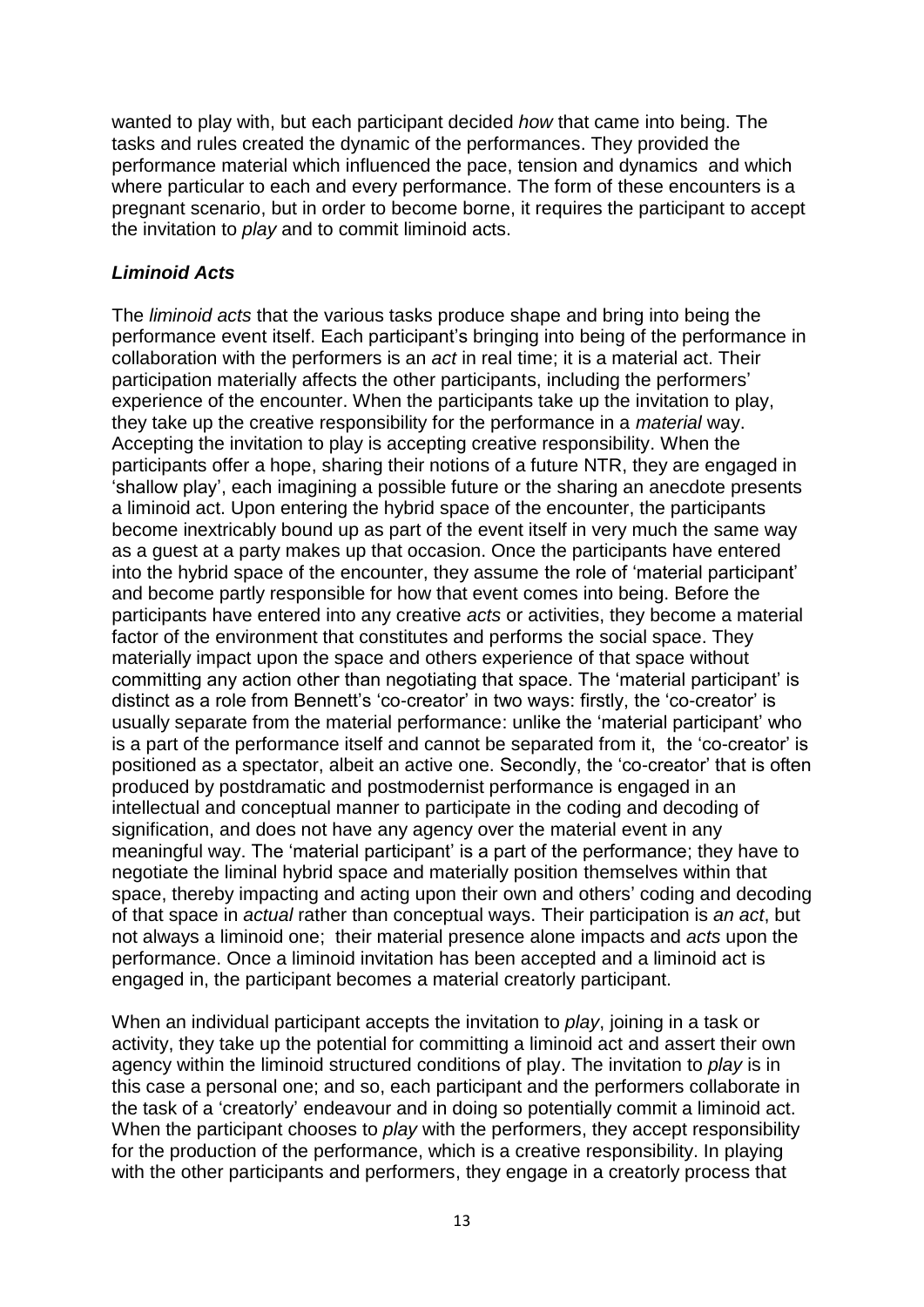constitutes the performance itself, but also affects all of the other participants' experiences of that performance. The material creatorly participant is responsible for generating the actual performance, they engage, to all intents and purpose, in devising and performing through the process of *play*. In doing so, they potentially generate new discoveries and insights through reflection of primary experience. The *play* generates a new primary experience for each participant but the performative context creates a reflective frame that de-doxifies those primary experiences as constructed. Hutcheon argues that postmodernism de-doxifies our cultural practices and representations, it unravels and exposes the underlying knowledge and power structures as *constructed* rather than naturalised processes;

To adapt Barthes general notion of the 'doxa' as public opinion or the 'voice of nature' and consensus, postmodernism works to 'de-doxify' our cultural representations and their undeniable political import.

(Hutcheon 1989: 189)

Whether the participants accept the invitation to *play* or not, they are fundamentally implicated in the fabric of the performance in a material way and this itself represents the nature of agency that is ontologically embedded into a liminoid invitation.

### *Performing and re-enacting the NTR's heritage and legacy.*

This dynamic of creatorly agency in the role of the participants at these encounters are the conditions that we employed in order to find ways to perform, document and reflect upon the community's engagement and hopes for the future of the theatre. The dramaturgical nature of a liminoid invitation and the active agency of the role that such an invitation generates for its participants, created the conditions under which, Karen and I could utilise the liminoid acts as a mode of performative documentation and re-enactment. Our PAR objectives were to find performative devices that would enable us to record, document and reflect upon the community's hopes for the future of the NTR project. The liminoid nature of micro-performance dramaturgy enabled us to achieve those research aims. The various liminoid invitations create the performative opportunities for it is the liminoid acts that perform the heritage and legacy of the theatres community by engaging individuals in play. Through committing such acts, the participants perform, record, document and reflect upon their existing relationship with the theatre and their hopes for its future. Through engaging in 'shallow play' that explores their own past and current relationship with the theatre, they perform the localized and personal heritage of the theatre. By committing liminoid acts that explore their hopes and ideas for its possible futures, they are performing and documenting the possible legacy of the theatre.

During the performance we invited the participants to use their phones to take images, to tweet and to share photos in the moment through any social media sites that they might use. Karen and I also engaged in this activity. During the performance we uploaded images directly to our twitter feeds and to Facebook. I want to suggest that the documentation of the liminoid acts during the performance encounter itself serve as digital re-enactments of them. The migration of the liminoid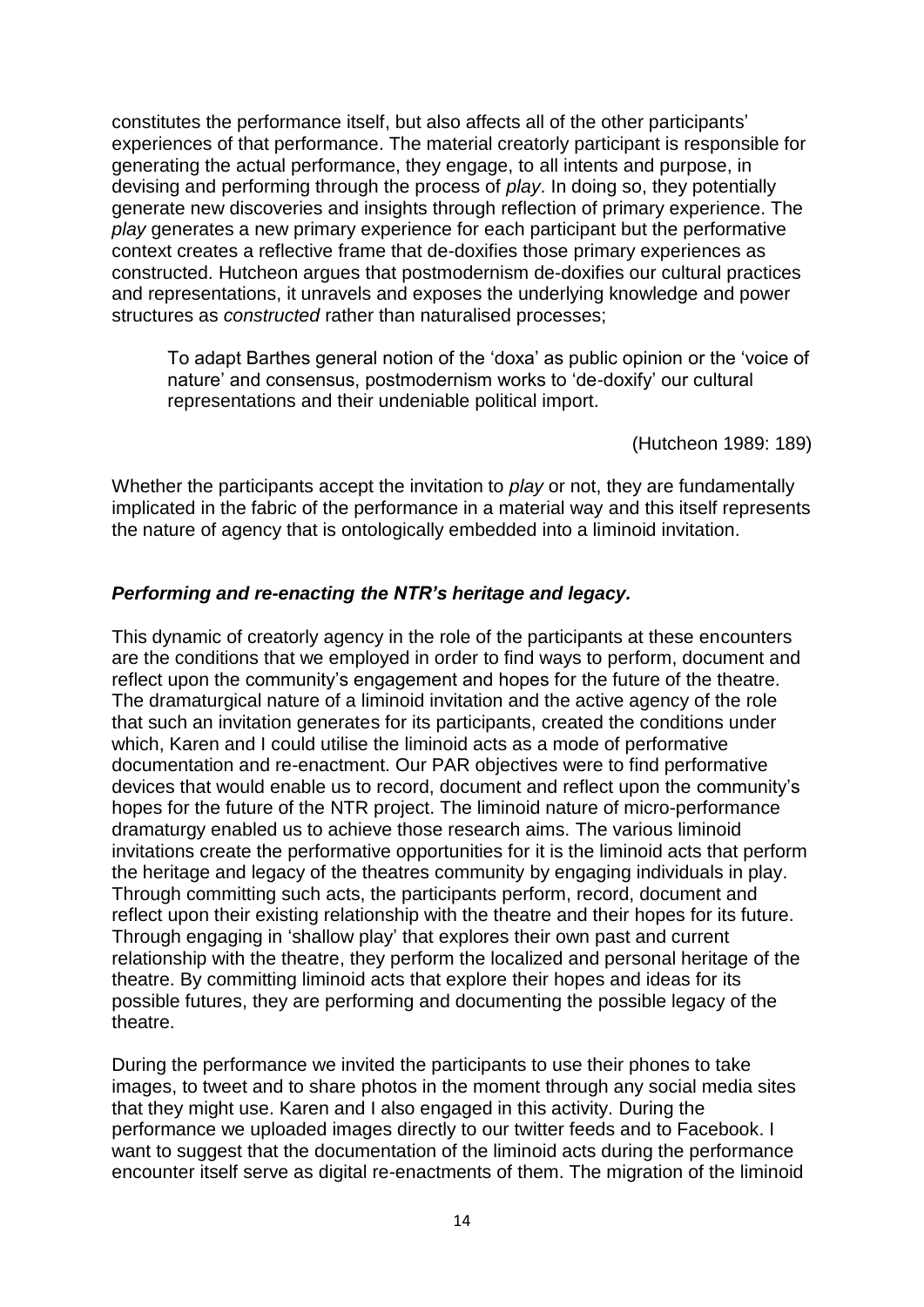acts from live events to digital ones is constructed out of various artifacts (including images of the hope birds), which generate both primary and secondary source material directly as the traces left behind from the performances themselves, but also through supporting research activity. Their documentation intended to capture the participants' perceptual and experiential experiences. I want to suggest that the performative re-enactments of the liminoid acts not only *re-present* the live performances but also map the migration of practice to dissemination in a performative manner. Each 'hope bird' generated from the encounters will be posted to the website that accompanies this on-going project

[\(http://www.keephouseperformance.org/#!\\_\\_current-projects\)](http://www.keephouseperformance.org/#!__current-projects). The website provides a comments box available for the duration of the NTR's build project so that it can continue to re-enact its original liminoid acts as a continued digitalized version of the performance, but also serve as a living archive of the legacy and heritage of the NTR. The project will continue into 2014 with more encounters. After the completion of the building project and the 2014 meetings with the encounter participants, the documentation of all aspects of this project will be crafted into a quilted artefact that will be donated back to the NTR for display in the refurbished building; a material mapping of the 'hopes' of the theatre's community.

### **References**

Bennett, S. (1990). *Theatre audiences: a theory of production and reception*. London: Routledge.

Bishop, C. (2006). *Participation*. London: Whitechapel.

Broadhurst, S. (1999). *Liminal acts: a critical overview of contemporary performance and theory*. London: Cassell.

Fall, K. A., J. Holden, et al. (2004). *Theoretical models of counselling and psychotherapy*. Philadelphia, Pa.: Hove, Brunner-Routledge. Green, D. W. (1996). *Cognitive science: an introduction*. Oxford: Blackwell Publishers.

Gudykunst, W. B. (2005). *Theorizing about intercultural communication*. Thousand Oaks, Calif.; London, Sage.

Hutcheon, L. (1989). The politics of postmodernism. London: Routledge.

Kershaw, B. (1999). *The radical in performance: between Brecht and Baudrillard*. London: Routledge.

Larson, D. W. (1985). *Origins of containment: a psychological explanation*. Princeton; Guildford, Princeton University Press.

McConachie, B. A. and F. E. Hart. (2006). *Performance and cognition: theatre studies and the cognitive turn*. London: Routledge.

Rancière, J. (2009). *The emancipated spectator*. New York, London: Verso.